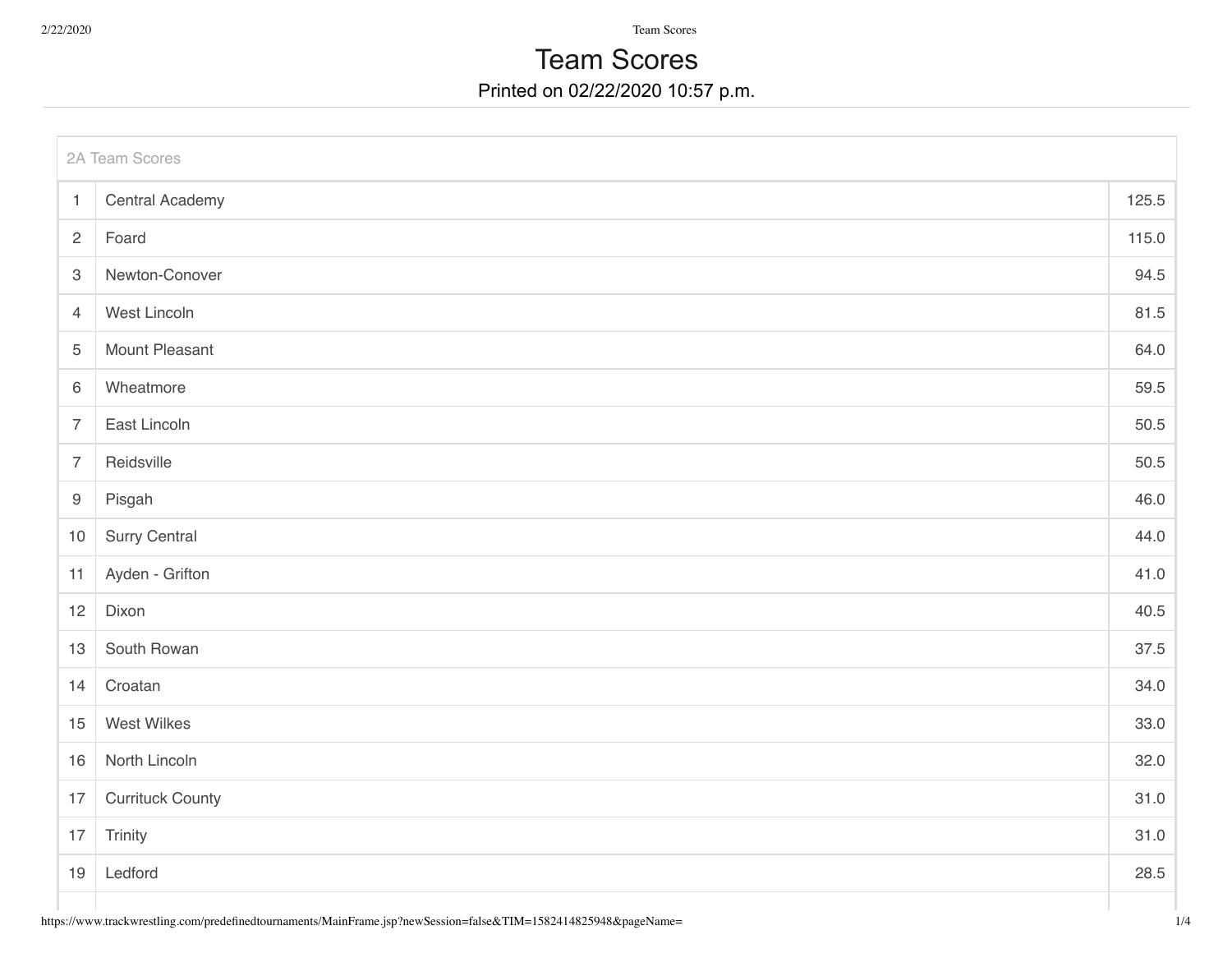| 19 | Patton              | 28.5 |
|----|---------------------|------|
| 21 | South Point         | 26.0 |
| 22 | Ashe County         | 24.0 |
| 22 | <b>R-S Central</b>  | 24.0 |
| 22 | Salisbury           | 24.0 |
| 25 | <b>First Flight</b> | 23.0 |
| 25 | Shelby              | 23.0 |
| 27 | Morehead            | 21.0 |
| 28 | North Lenoir        | 19.0 |
| 29 | North Pitt          | 18.0 |
| 29 | West Craven         | 18.0 |
| 31 | <b>Brevard</b>      | 17.0 |
| 31 | <b>Bunker Hill</b>  | 17.0 |
| 33 | Anson               | 15.0 |
| 33 | Hendersonville      | 15.0 |
| 33 | Lincolnton          | 15.0 |
| 33 | North Wilkes        | 15.0 |
| 37 | Forbush             | 14.0 |
| 37 | Madison             | 14.0 |
| 37 | Providence Grove    | 14.0 |
| 37 | West Caldwell       | 14.0 |
| 37 | West Davidson       | 14.0 |
| 42 | Chase               | 13.0 |
|    |                     |      |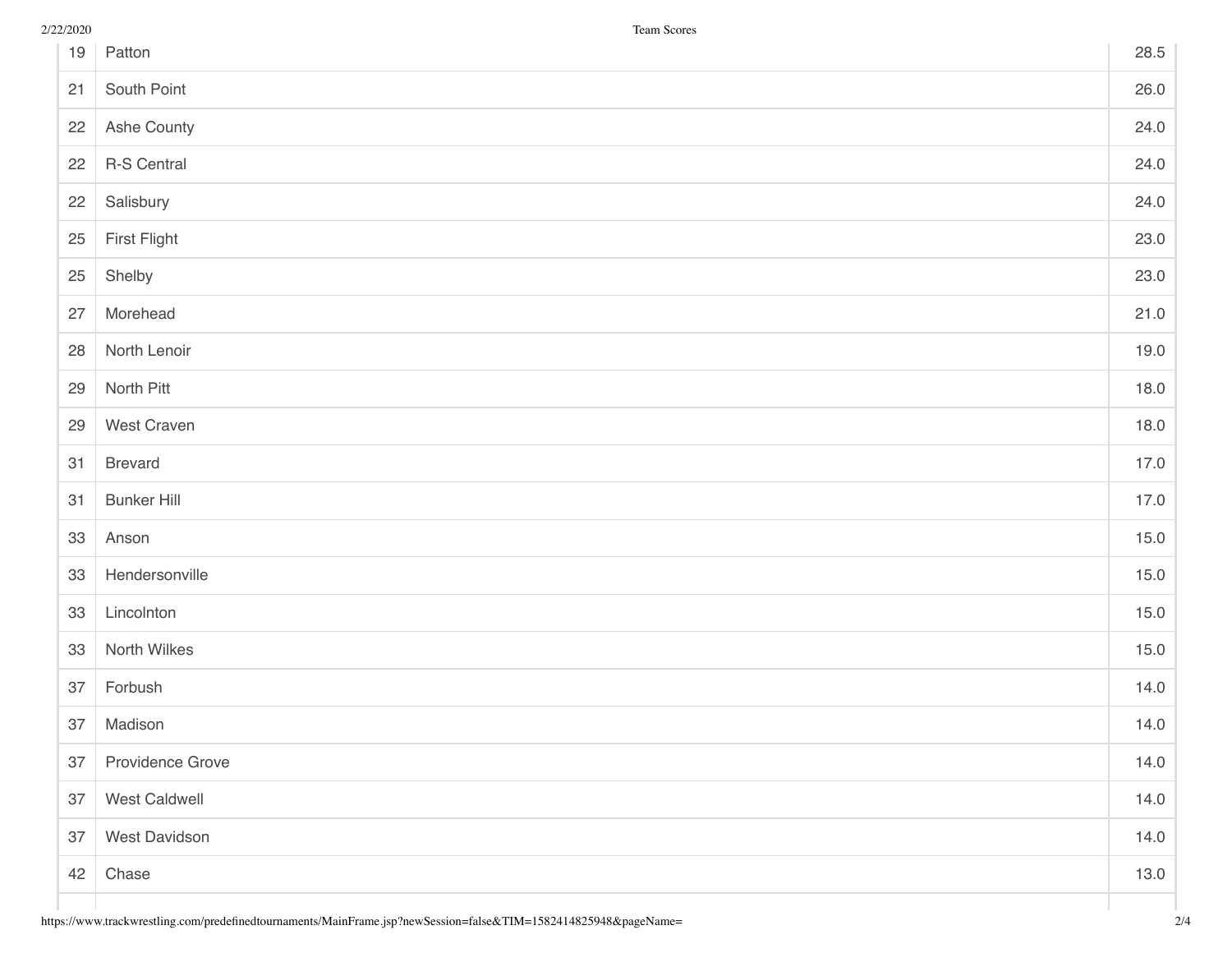| 43 | Randleman                     | 12.0    |
|----|-------------------------------|---------|
| 43 | Southwest Onslow              | 12.0    |
| 45 | <b>West Stokes</b>            | 11.5    |
| 46 | <b>Bunn</b>                   | 11.0    |
| 46 | Carver                        | 11.0    |
| 48 | East Davidson                 | 10.0    |
| 48 | North Davidson                | 10.0    |
| 48 | <b>Wilkes Central</b>         | 10.0    |
| 51 | East Rutherford               | 8.0     |
| 51 | West Iredell                  | $8.0\,$ |
| 53 | Lexington                     | $6.0\,$ |
| 53 | Washington                    | $6.0\,$ |
| 55 | <b>Bandys</b>                 | $5.0\,$ |
| 56 | Franklin                      | 4.5     |
| 57 | Cummings                      | 4.0     |
| 57 | East Henderson                | 4.0     |
| 57 | North Johnston                | 4.0     |
| 57 | Roanoke Rapids                | 4.0     |
| 61 | Carrboro                      | 3.0     |
| 61 | <b>Hertford County</b>        | 3.0     |
| 61 | Hibriten                      | 3.0     |
| 61 | N.C. School Of Science & Math | $3.0\,$ |
| 61 | <b>West Stanly</b>            | 3.0     |
|    |                               |         |